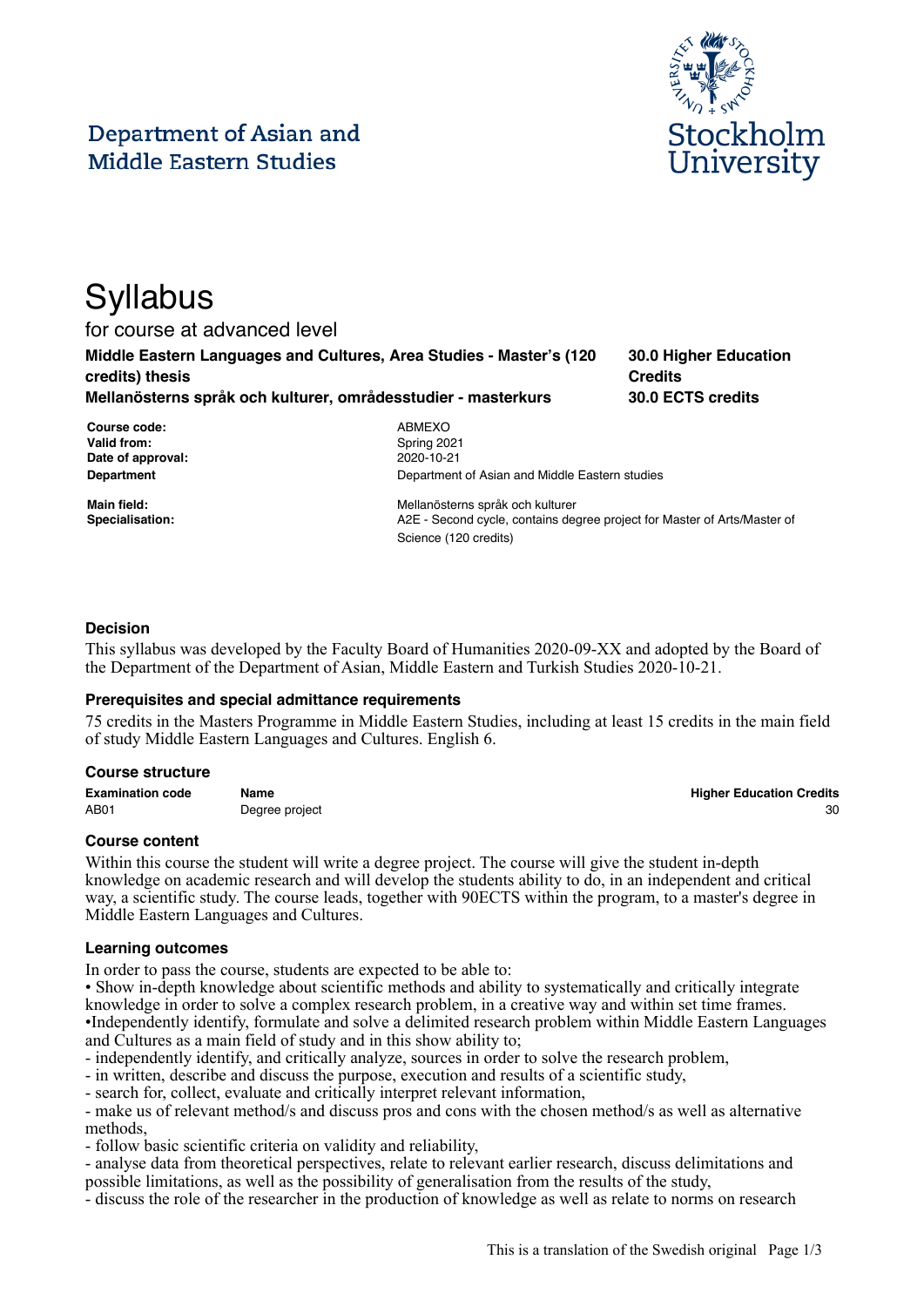ethics.

• Show ability to identify one's own need for further knowledge and to take responsibility for development of ones own knowledge.

• Show ability to discuss one's own as well as others work in oral dialogue, including ability to critically review and evaluate one's own and others knowledge production.

## **Education**

Instruction is given in the form of lectures and seminars, as well as individual supervision.

The language of instruction is English. For more detailed information, please refer to the course description. The course description will be made available at least one month before the course starts.

#### **Forms of examination**

a) The course is examined on the basis of a written degree project, public presentation of the written degree project and discussion and examination of another student's degree project. For more detailed information, please refer to the course description. The course description will be made available at least one month before the course starts.

b) Grades will be set according to a seven point scale related to the learning objectives of the course:

 $A = Excellent$ 

B= Very good

 $C = Good$ 

 $D = Satisfactory$ 

 $E =$  Adequate

 $Fx = Inad$ equate

 $F = \text{Totally Indequate}.$ 

The discussion and examination of another student's degree project will be graded according to a two-point scale:

 $U = Fail$ 

 $G = Pass$ 

c) Students will be informed of the written grading criteria when the course starts. Once set, the grading criteria related to the learning objectives of the course are binding.

d) In order to pass the course, students must receive a grade of E or higher on the written degree project, fulfil a public presentation of the written degree project and receive a passed grade on the discussion and examination of another student's degree project.

e) At least two examination opportunities should be offered for each course. At least one examination opportunity should be offered during a semester when the course is not given. Students who receive the grade Fx or F twice by the same examiner are entitled to have another examiner appointed for the next examination, unless there are special reasons to the contrary. Such requests should be made to the department board. Students who receive the grade E or higher (or a passed grade when a two-point scale is used) may not retake the examination to attain a higher grade.

f) The completion of a supplementary assignment in order to convert the grade Fx into a passing grade on the written degree project may be permitted if the student is close to meeting the criteria for a passing grade.The assignment should be submitted within a week of the examiner notifying the student of the need to complete a supplementary assignment. Adequate corrections of simple mistakes related to formatting will be graded using the grades A-E. Adequate corrections of flaws related to understanding – minor misunderstandings, minor inaccuracies or too limited arguments – will receive the grade E.

g) Students who start working on their degree projects are entitled to at least 7 hours of individual supervision, in addition to the supervision given in the form of thesis seminars.

h) The degree project will be graded on the basis of the following assessment criteria: In-depth knowledge about scientific methods and ability to systematically and critically integrate knowledge in order to solve a complex research problem, in a creative way and within set time frames. Ability to independently identify, formulate and solve a delimited research problem, independently identify, and critically analyze, sources in order to solve the research problem, ability to in written, describe and discuss the purpose, execution and results of a scientific study, search for, collect, evaluate and critically interpret relevant information, make us of a relevant method and discuss pros and cons with the chosen method as well as alternative methods, follow basic scientific criteria on validity and reliability, analyze data from theoretical perspectives, relate to relevant earlier research, discuss delimitations and possible limitations, as well as the possibility of generalization from the results of the study, discuss the role of the researcher in the production of knowledge as well as relate to norms on research ethics, ability to identify one's own need for further knowledge and to take responsibility for development of one's own knowledge and ability to discuss one's own as well as others work in oral dialogue, including ability to critically review and evaluate one's own and others knowledge production and the examinations mention under a) above.

i) A change of supervisors may be granted under special circumstances. Requests for such a change (including a justification) should always be made to the department board. A change of examiners can only be